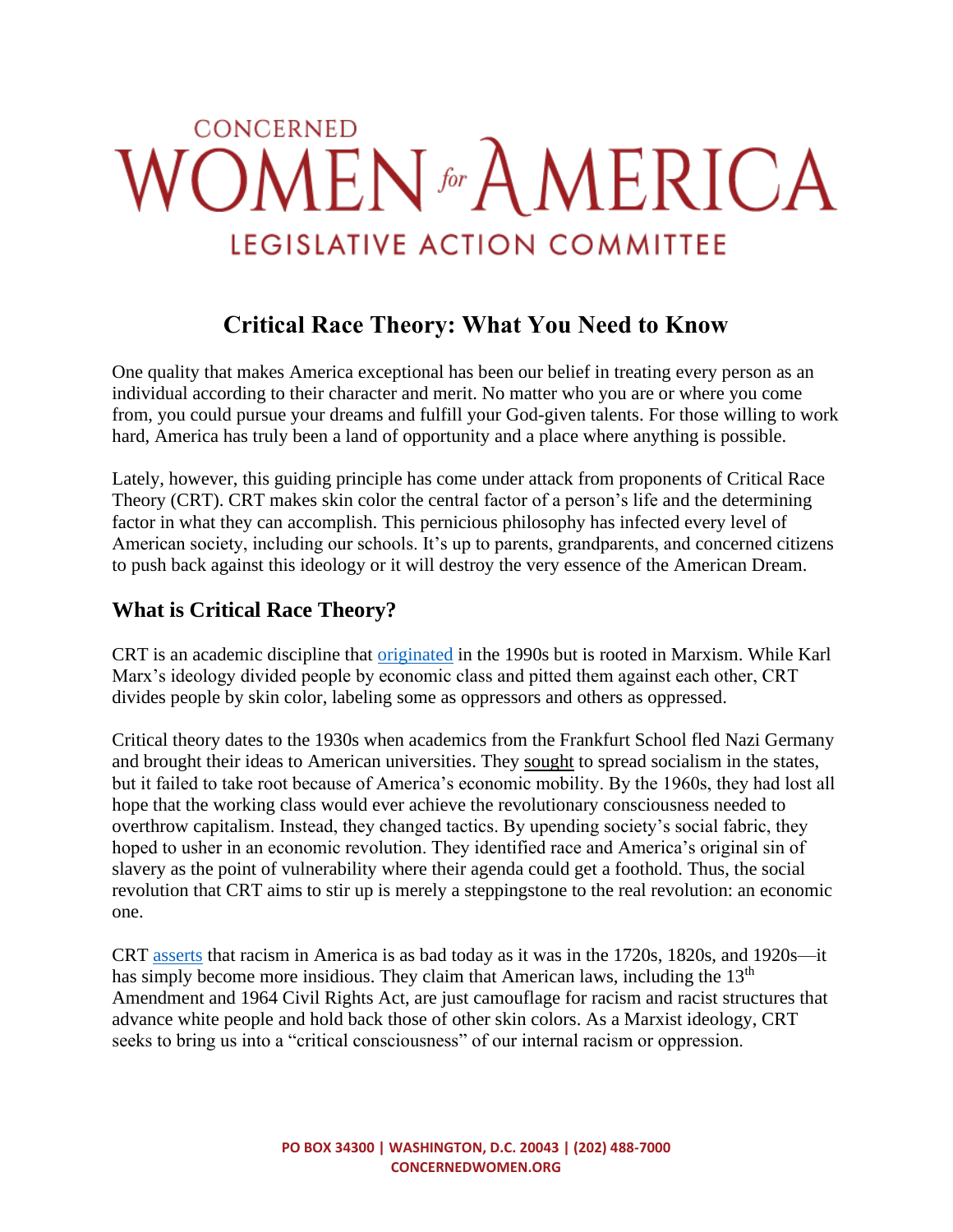#### **What is the goal of Critical Race Theory?**

- CRT [teaches](https://www.npr.org/2020/06/17/879136931/interrupt-the-systems-robin-diangelo-on-white-fragility-and-anti-racism) white people that they are part of the problem of racism because of their "whiteness" and "privilege." White people are inherently racist; they cannot escape their culpability as part of a system of white supremacy. Only by becoming an "antiracist" helping to [tear down that](https://nypost.com/2021/05/06/what-critical-race-theory-is-really-about/) system of "white supremacy," which includes private property, equal protection, free speech, and [capitalism—](https://www.democracynow.org/2019/8/13/ibram_x_kendi_class_race_capitalism)can they begin to atone for their racism.
- CRT teaches black people to blame white people, who have attained a higher station in the social order by oppressing people of color, particularly black people. Black people are encouraged to reject vestiges of ["whiteness,](https://townhall.com/tipsheet/madelinepeltzer/2020/07/15/smithsonian-museum-lectures-audience-on-whiteness-n2572542)" including the nuclear family, the scientific method of objective thinking, the notion that hard work is the key to success, respect for authority, and written communication.
- By sowing division and undermining our foundational principles using Marxist techniques, CRT aims to usher in [socialism and communism](https://www.heritage.org/progressivism/commentary/purging-whiteness-purge-capitalism) in America.

## **Why is Critical Race Theory dangerous?**

- CRT is inherently racist. It insists that Americans judge one another by the color of their skin. It teaches some minorities that they are oppressed because of the color of their skin, and that they are oppressed by and inferior to white people; it teaches white people that they are inherently racist, something that they will never be able to purge no matter how much they try.
- CRT erases the individual and embraces collectivism. It groups people by immutable characteristics and reduces each person to nothing more than their race. There is no such thing as the individual; identity as a member of an assigned group is the only identity that matters. This collectivist thinking is dehumanizing and dangerous.
- CRT stokes division, resentment, and bitterness toward our fellow Americans and ourselves. If America is divided against itself, it will fall.
- CRT rejects our free-market system. It teaches that capitalism and racism are ["conjoined](https://www.democracynow.org/2019/8/13/ibram_x_kendi_class_race_capitalism)  [twins"](https://www.democracynow.org/2019/8/13/ibram_x_kendi_class_race_capitalism) and must be mutually abolished.
- CRT opposes Biblical values by establishing a double standard based on race and framing some people as guilty and others as guiltless. It appeals to humanity's innate knowledge that we are sinners living in a fallen world, but rather than attributing it to sin and pointing to Christ as our Savior, it blames whiteness and racism for issues in the world, demands constant self-flagellation, and offers no redemption.
	- o Romans 3 says we have *all* sinned and fallen short of the glory of God and not one of us is righteous.
	- o James 3:17 tells us that partiality is a sin.
	- o Leviticus 19:15 says: "'Do not pervert justice; do not show partiality to the poor or favoritism to the great, but judge your neighbor fairly."
	- o As Christians, we are one in Christ. God makes no distinction and does not show favoritism (Galatians 3:28).